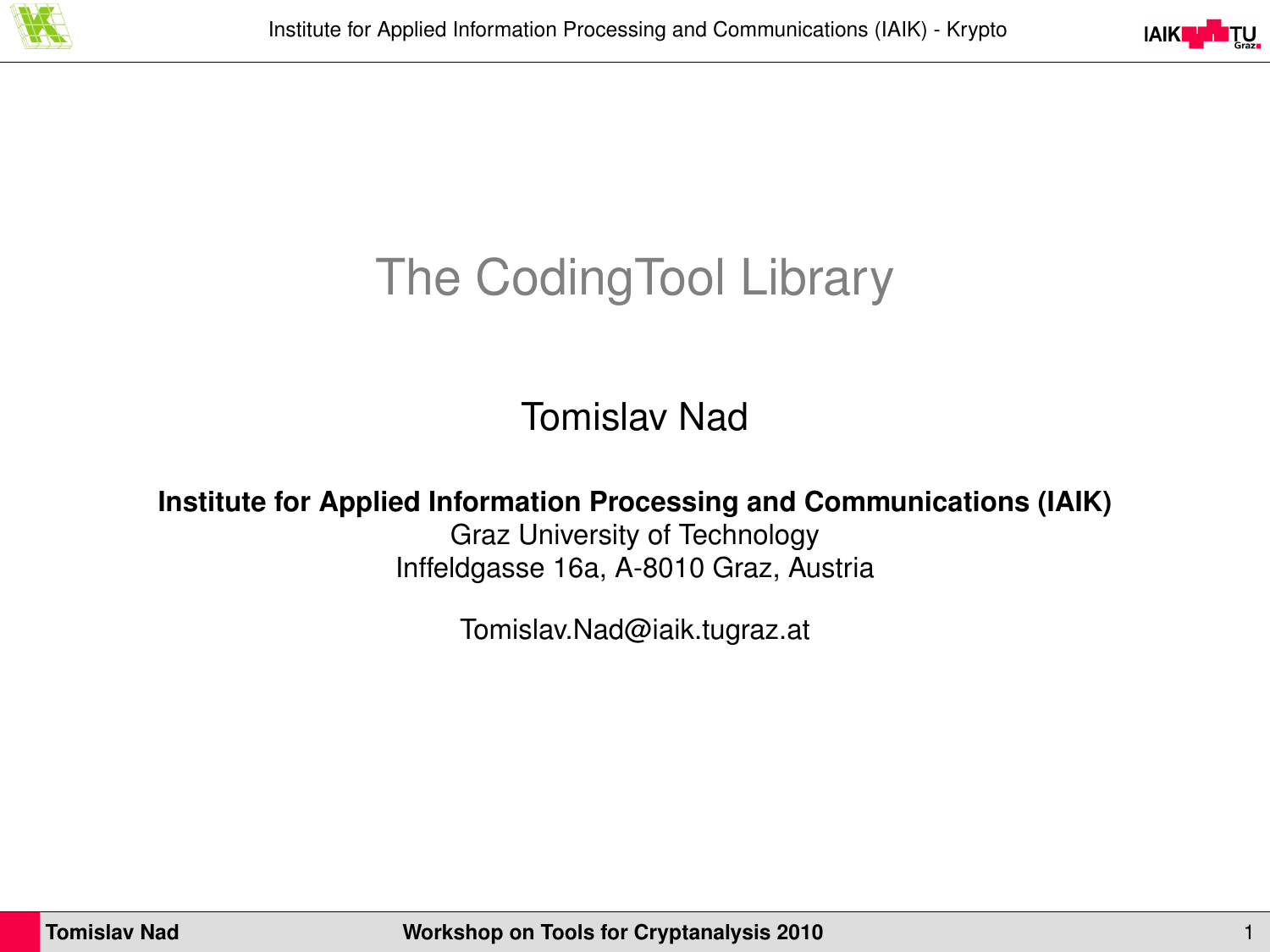



#### **Outline**

#### 1 [Introduction](#page-2-0)

2 [The CodingTool Library](#page-9-0)

#### 3 [Examples](#page-15-0)

#### 4 [Conclusions](#page-20-0)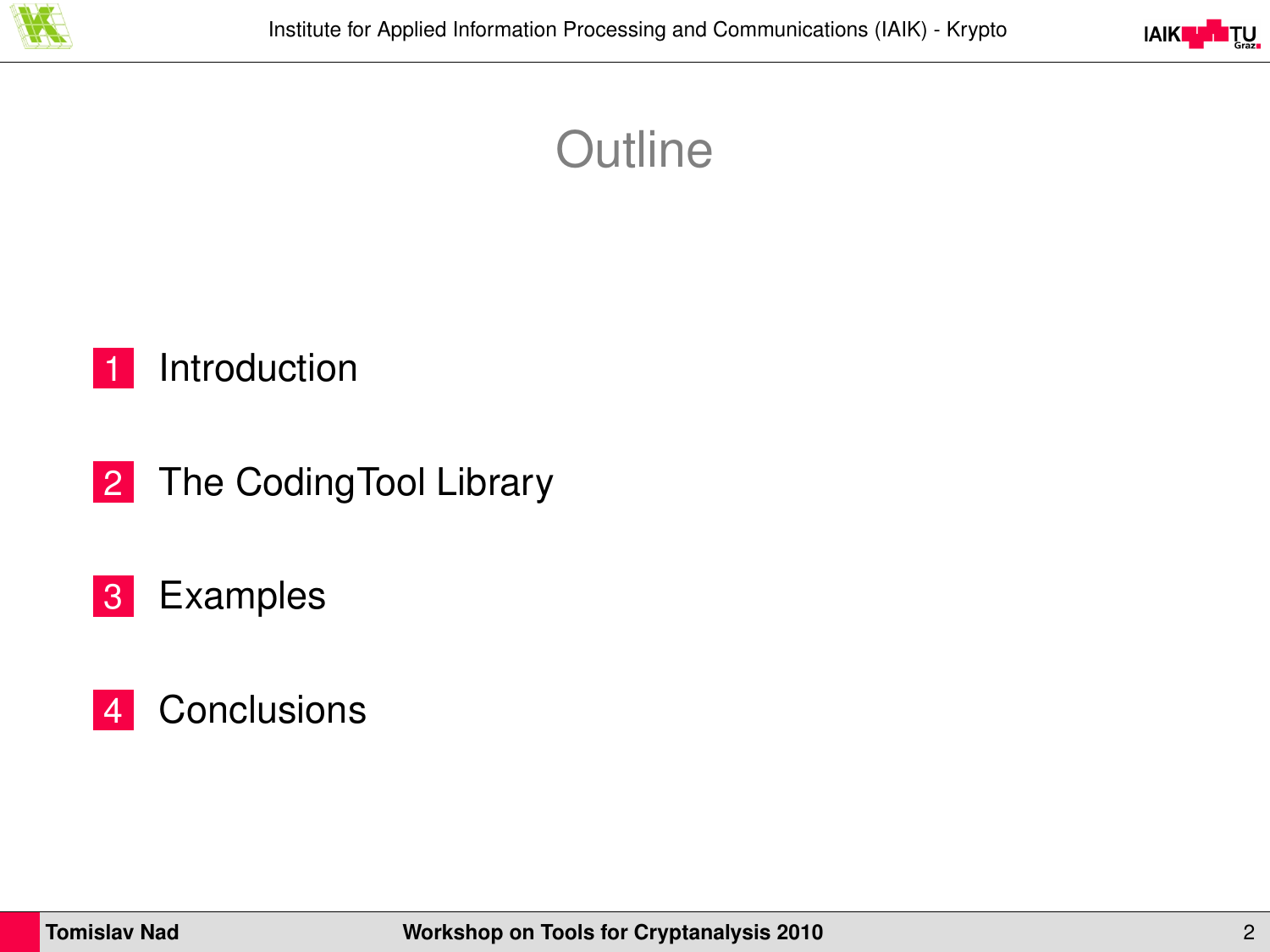

<span id="page-2-0"></span>

## Introduction

#### CodingTool Library? A cryptanalysis tool based on coding theory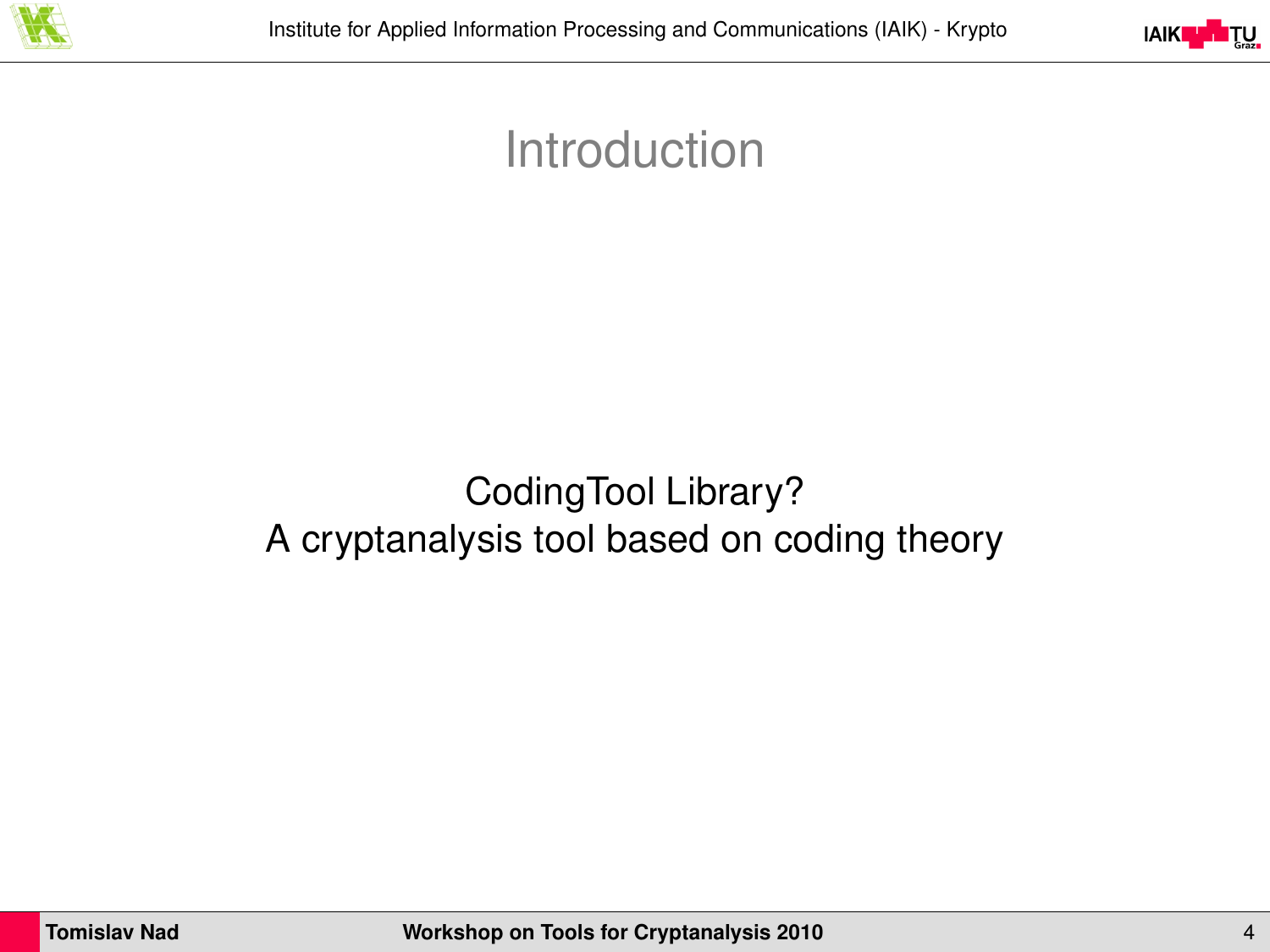



# Cryptanalysis based on Coding Theory

- Coding theory is a powerful tool in the cryptanalysis of cryptographic primitives
- Can be used to find differential characteristics with low Hamming weight for hash functions
- All differential characteristics for a linearized hash function can be seen as the code words of a linear code[\[7\]](#page-23-0)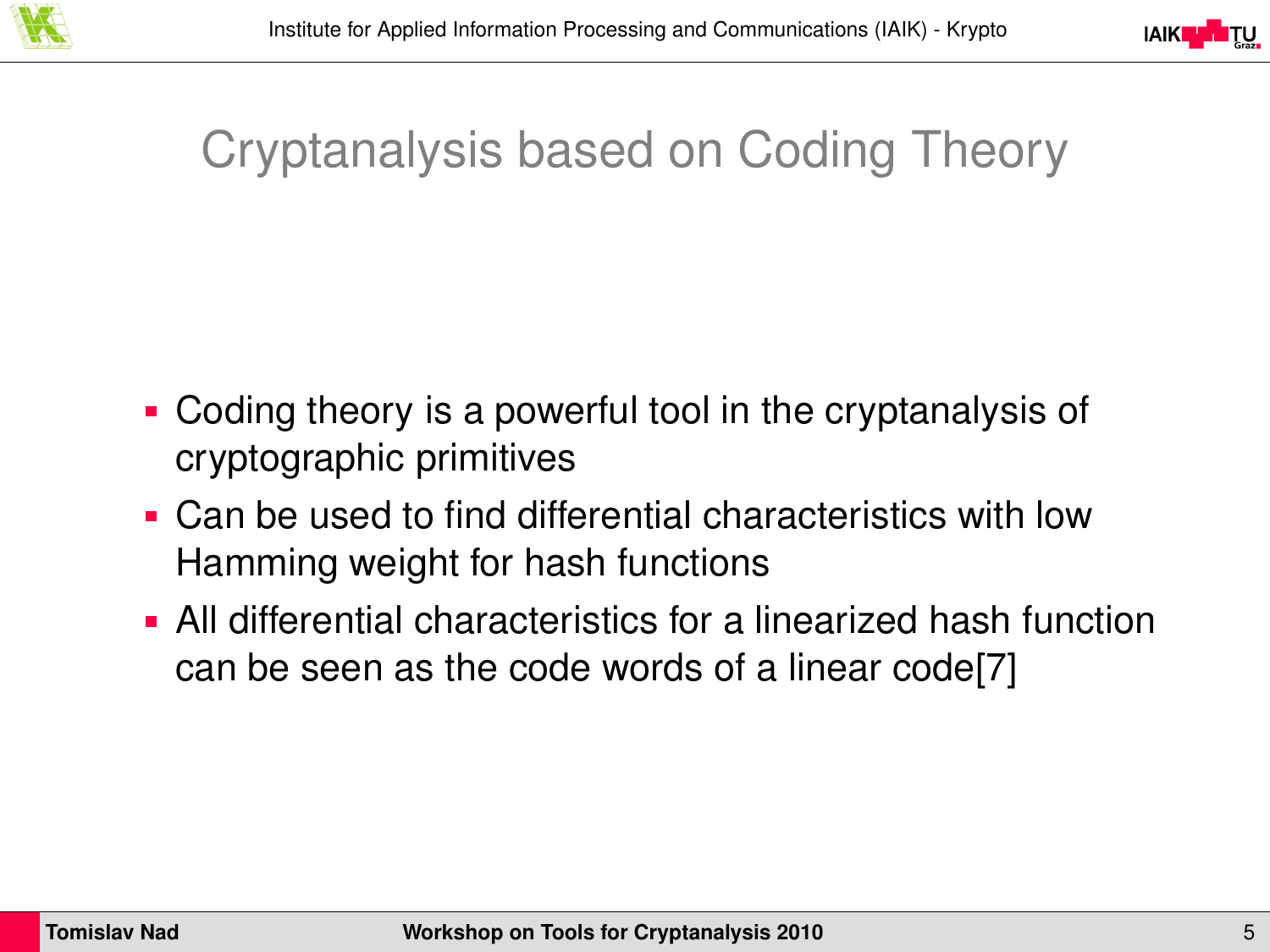



## Linear Codes

A linear code *C* is a subspace of a vector space over a finite field

 $C \leq \mathbb{F}_q^n$ 

Generator matrix (*k* linear independent code words)

$$
G = (g_0, \ldots, g_k)^T
$$
  

$$
c = x \cdot G \text{ for } x \in \mathbb{F}_q^k
$$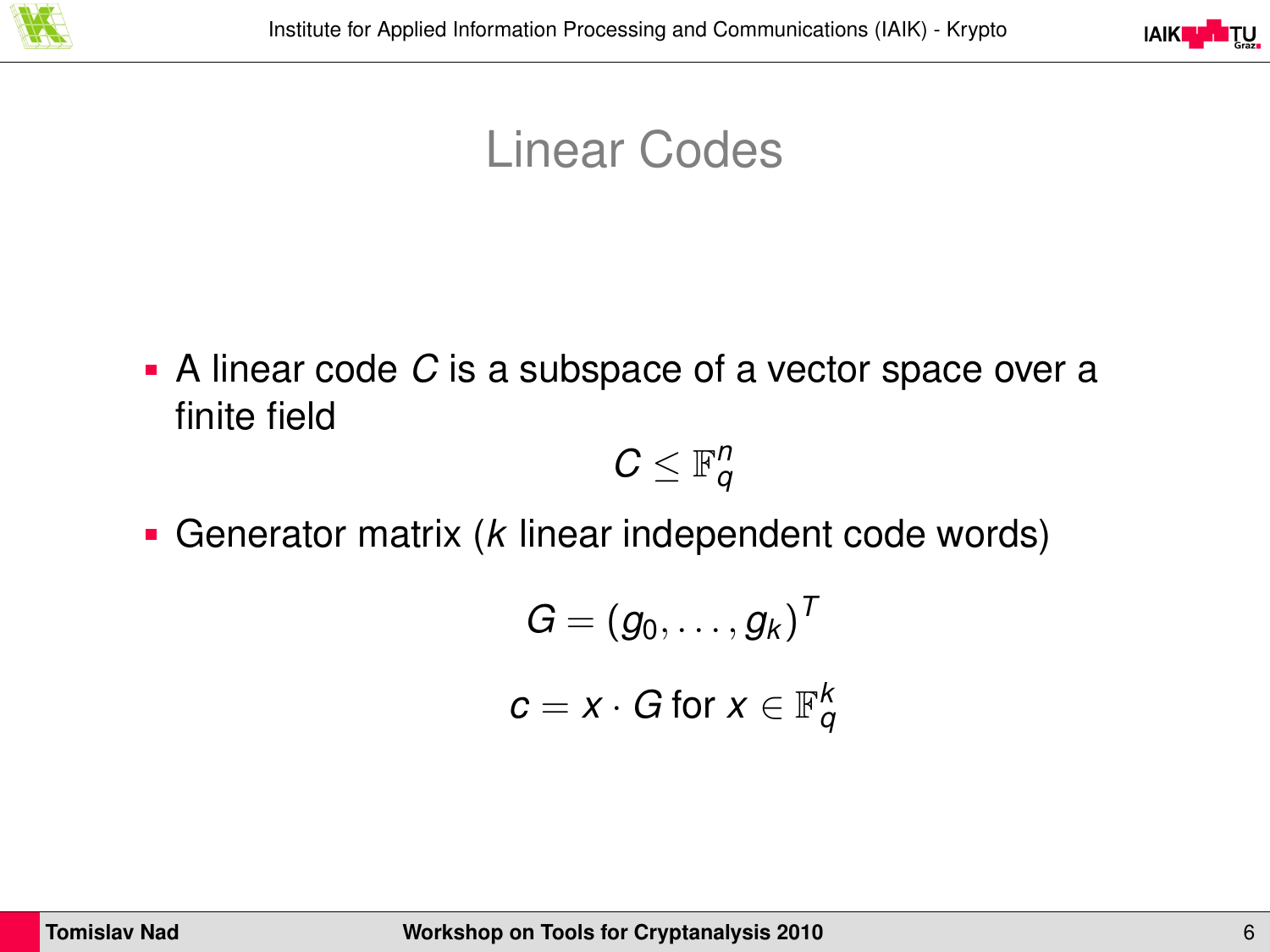



## Hash Functions and Linear Codes

- **A linearized hash function describes** a linear code
- A code word describes a linear differential characteristic
- A code word with low Hamming weight represents a characteristic with few differences
- Compute *k* linear independent code words to form the generator matrix

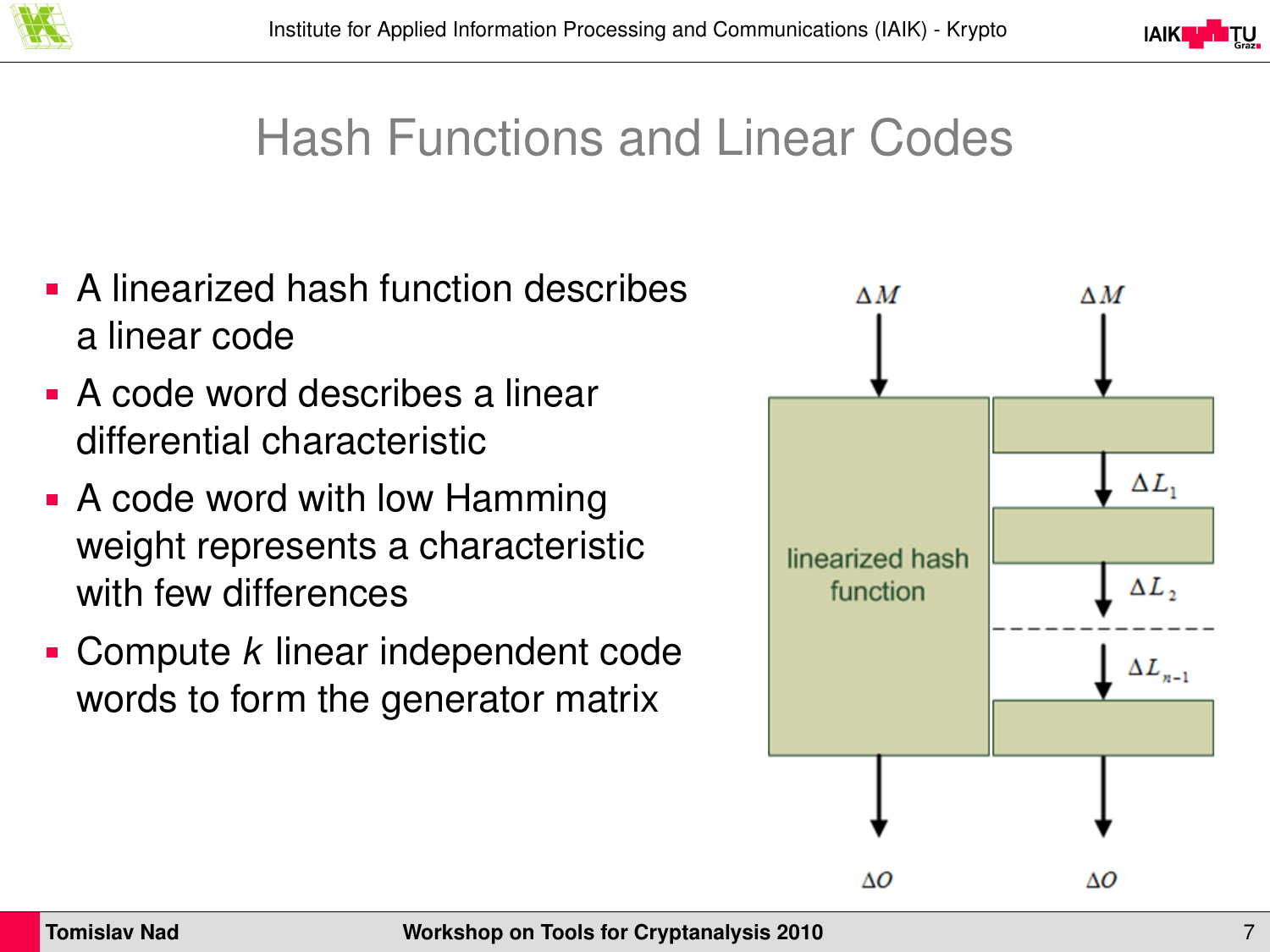



# Low Hamming Weight Search

- Searching for code words with low Hamming weight
- The fewer differences the higher the success probability of a differential
- Using a probabilistic algorithm
- Algorithm works with generator matrix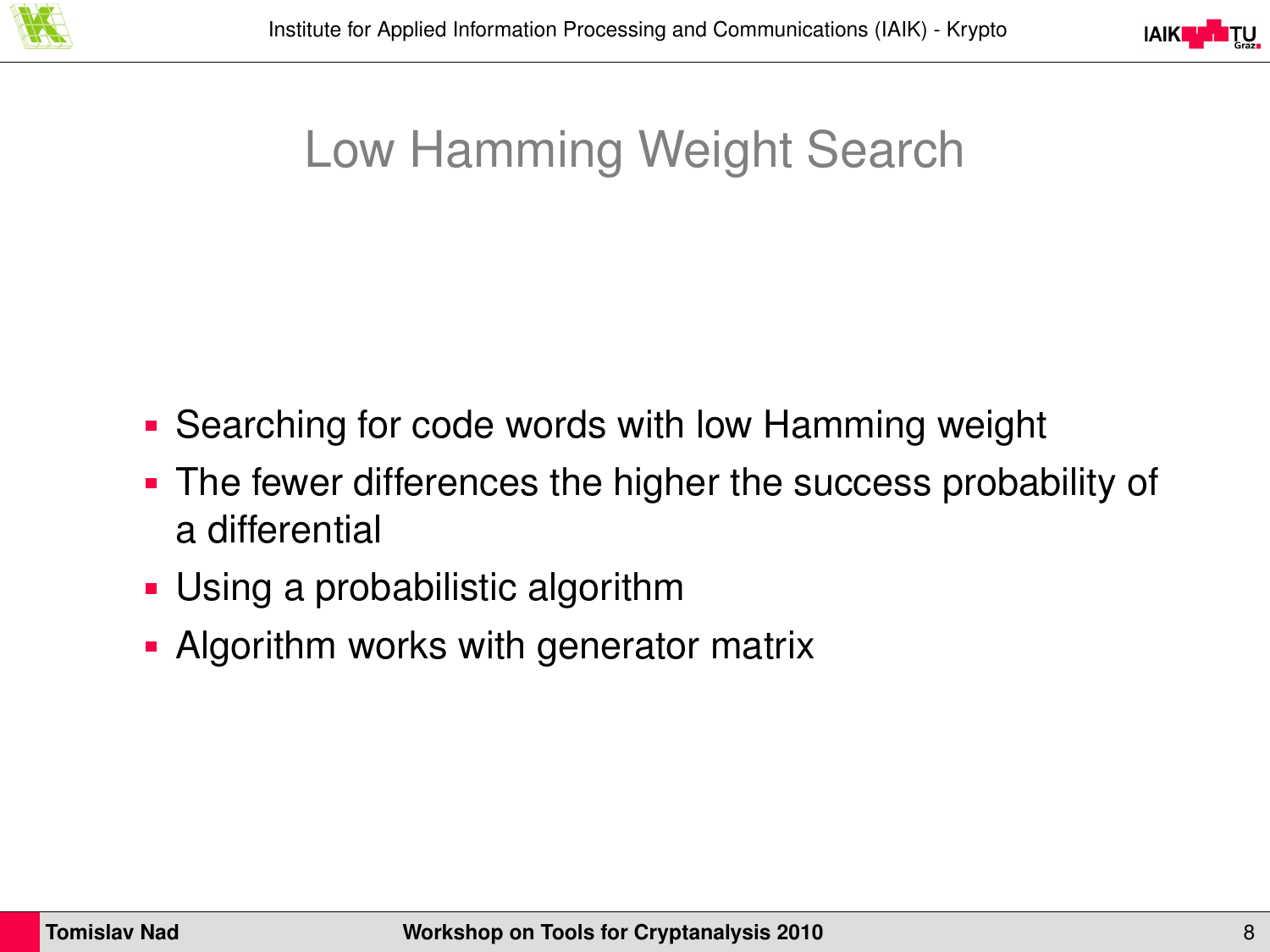



## Many Results

- SHA-0 [\[3\]](#page-22-0)
- SHA-1 [\[6\]](#page-23-1)
- **EnRUPT [\[4\]](#page-22-1)**
- CubeHash [\[1\]](#page-22-2)
- SIMD [\[5\]](#page-23-2)
- $\blacksquare$ ...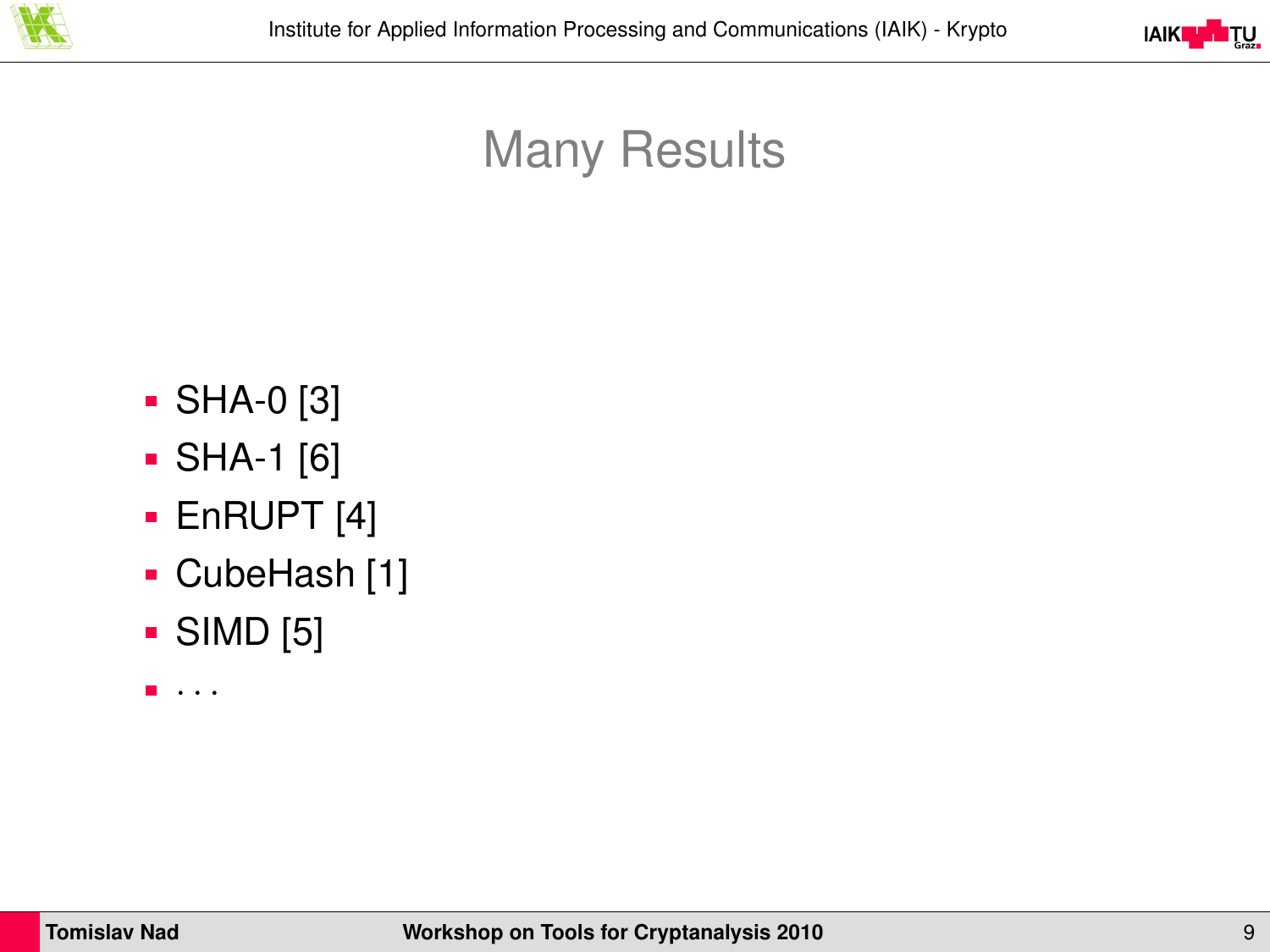



# The CodingTool Library

- Automatic tool for cryptanalysis
- Implementation of search algorithm (Canteaut and Chabaud [\[2\]](#page-22-3))
- High abstraction level
- **Easy to use interface**
- **Modularity and extensibility**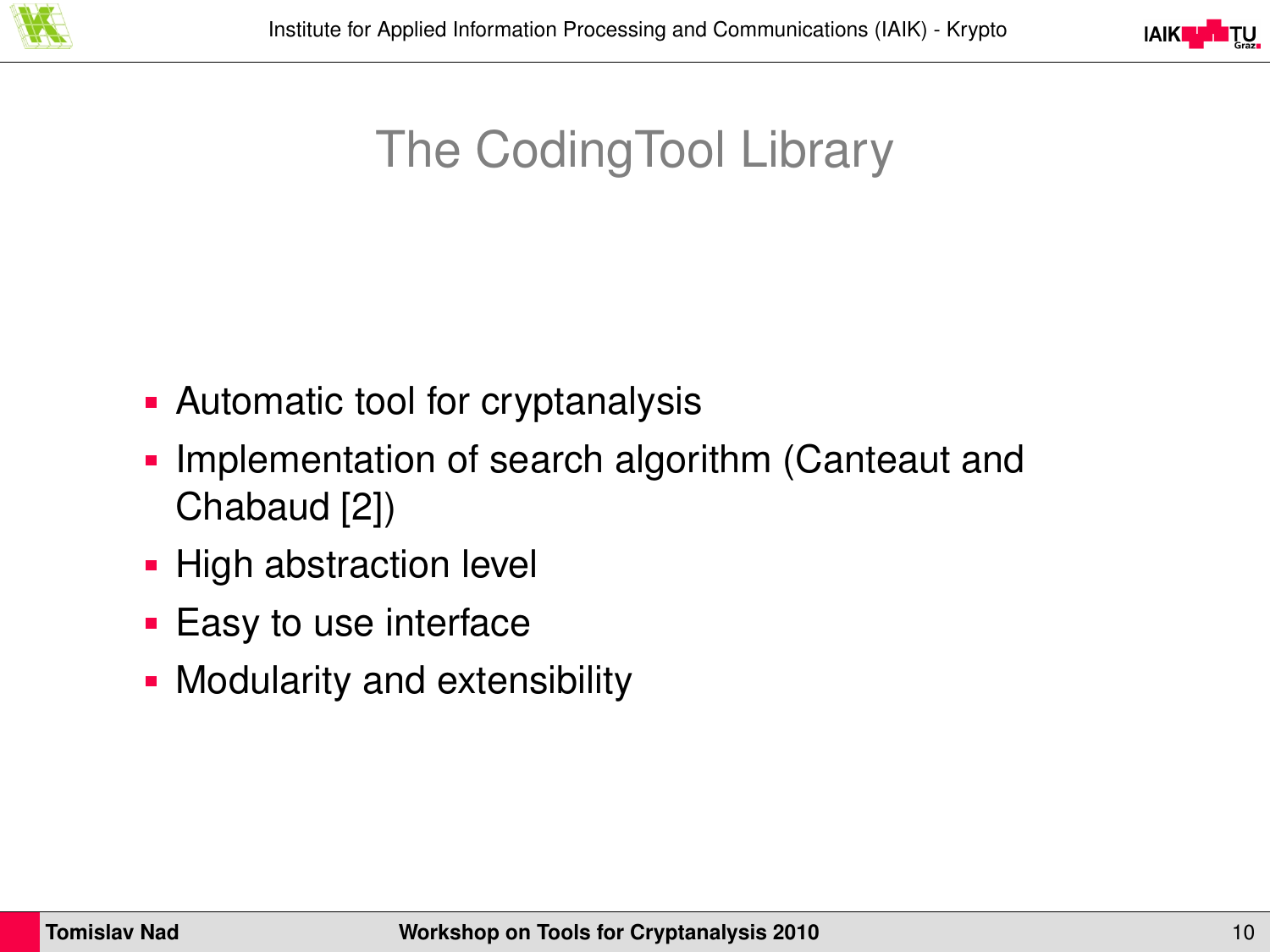

<span id="page-9-0"></span>

#### Overview (1/2)

- $\blacksquare$  Written in  $C_{++}$
- Depends only on the STL
- Multiplatform (Windows, Linux)
- Utilize 64-bit architecture
- Complete documentation and examples
- **Licensed under GPL 3.0**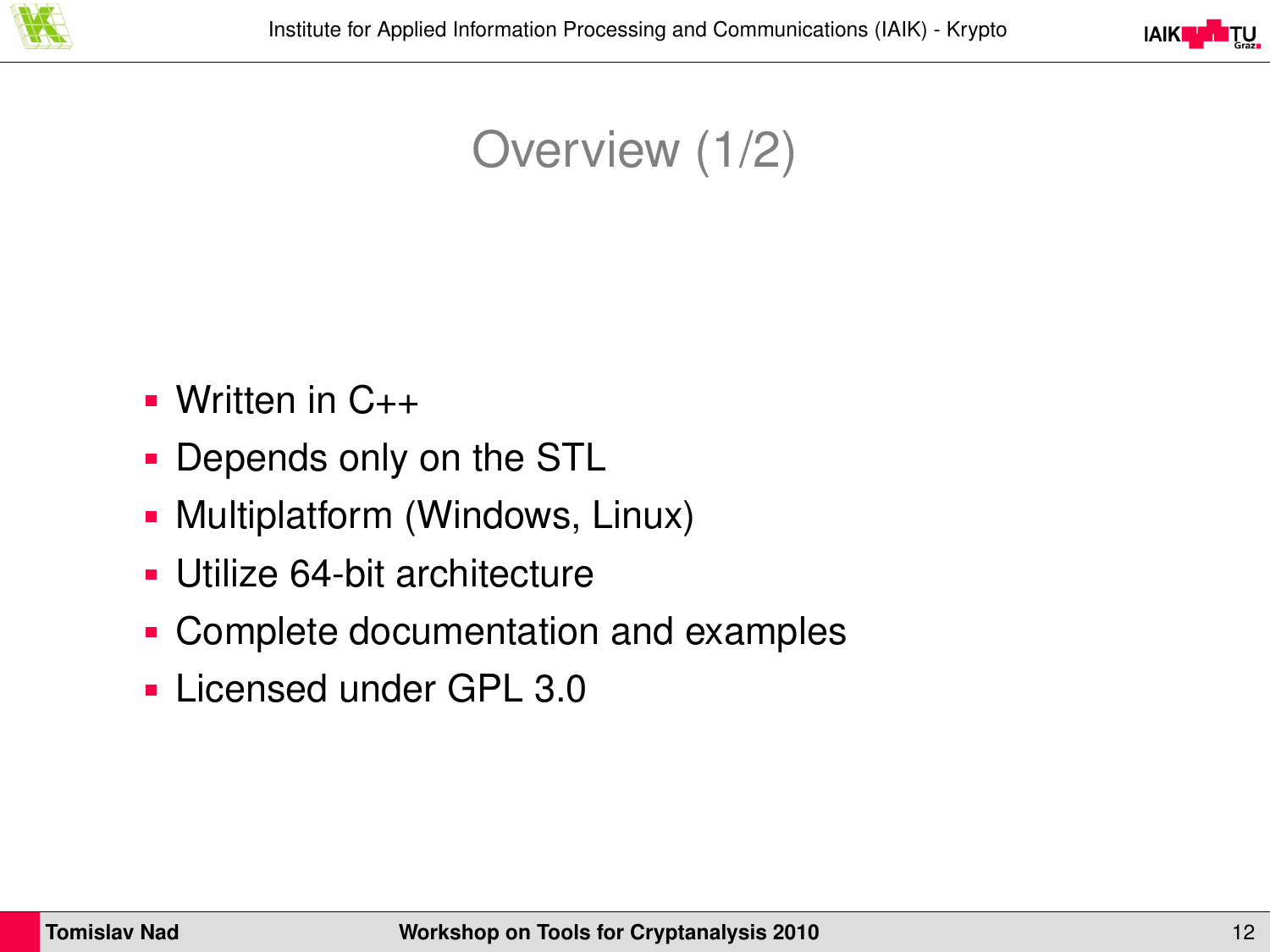



#### Overview (2/2)

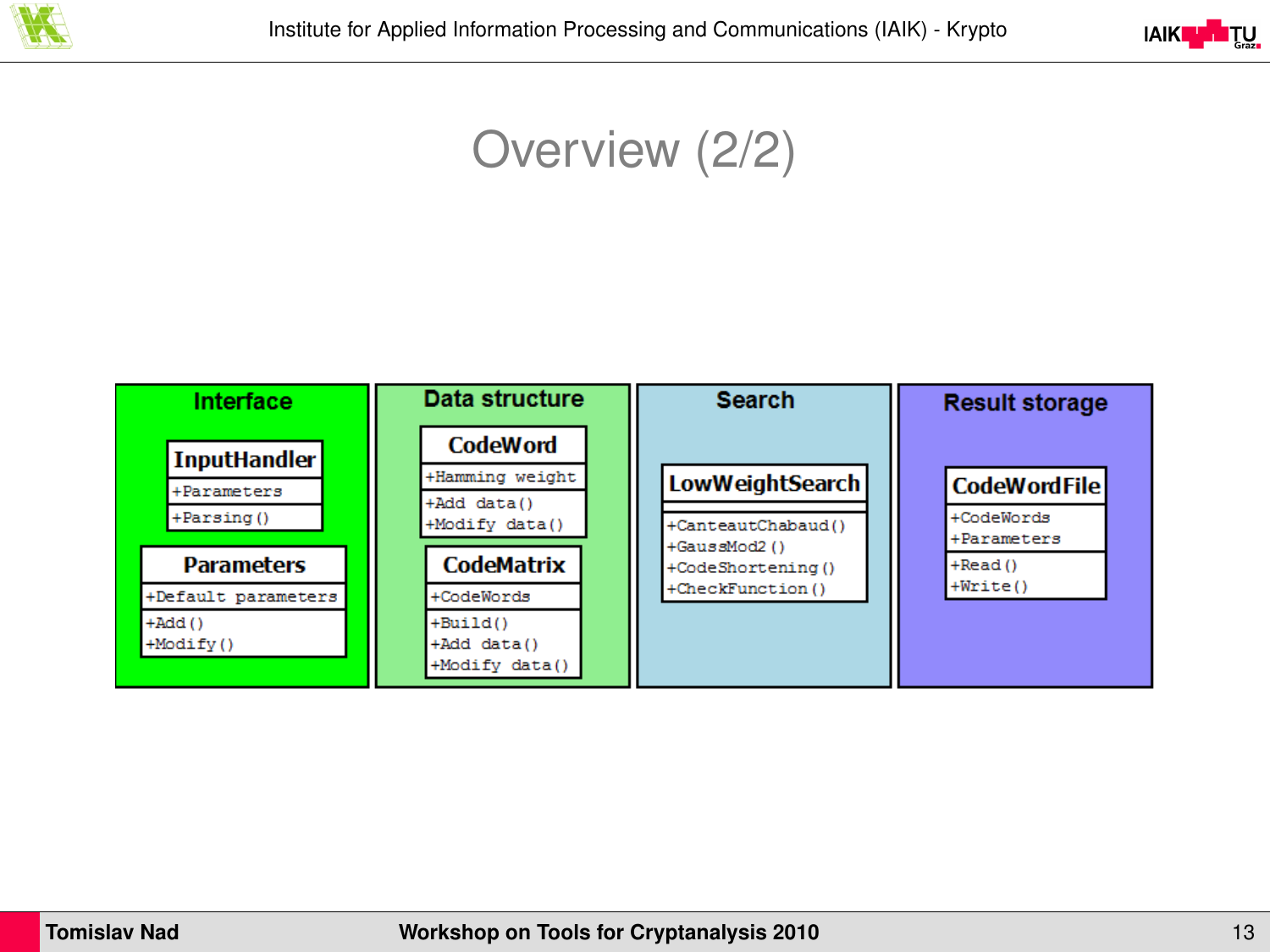



#### Interface

- **Command line parser**
- Set of default parameters
- Custom parameters

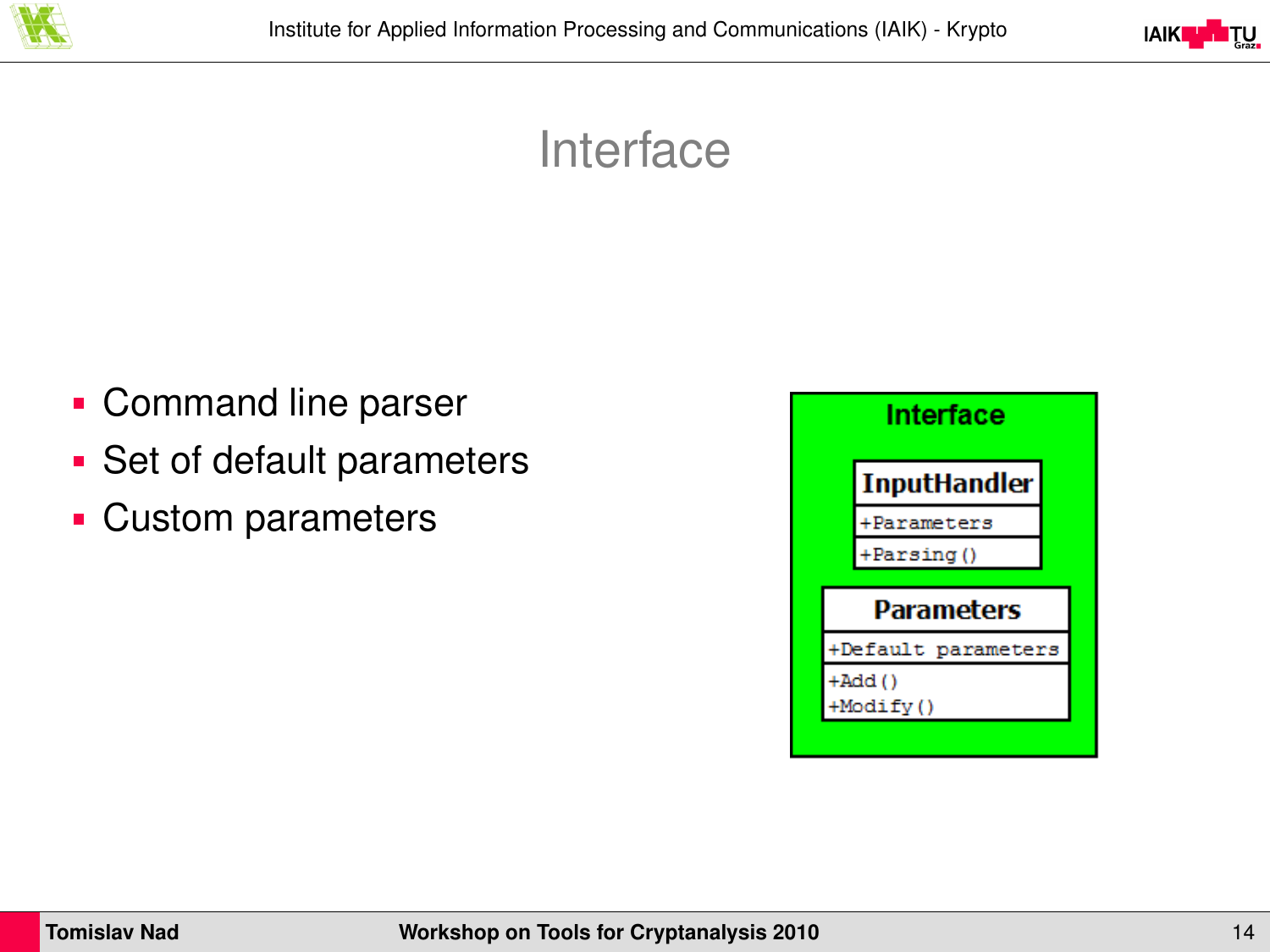



## Data Structure

- Using maximum available word size
- User do not have to care about used word size
- User can add/modify data of different size (PushBool, Pop32, Erase64, . . . )

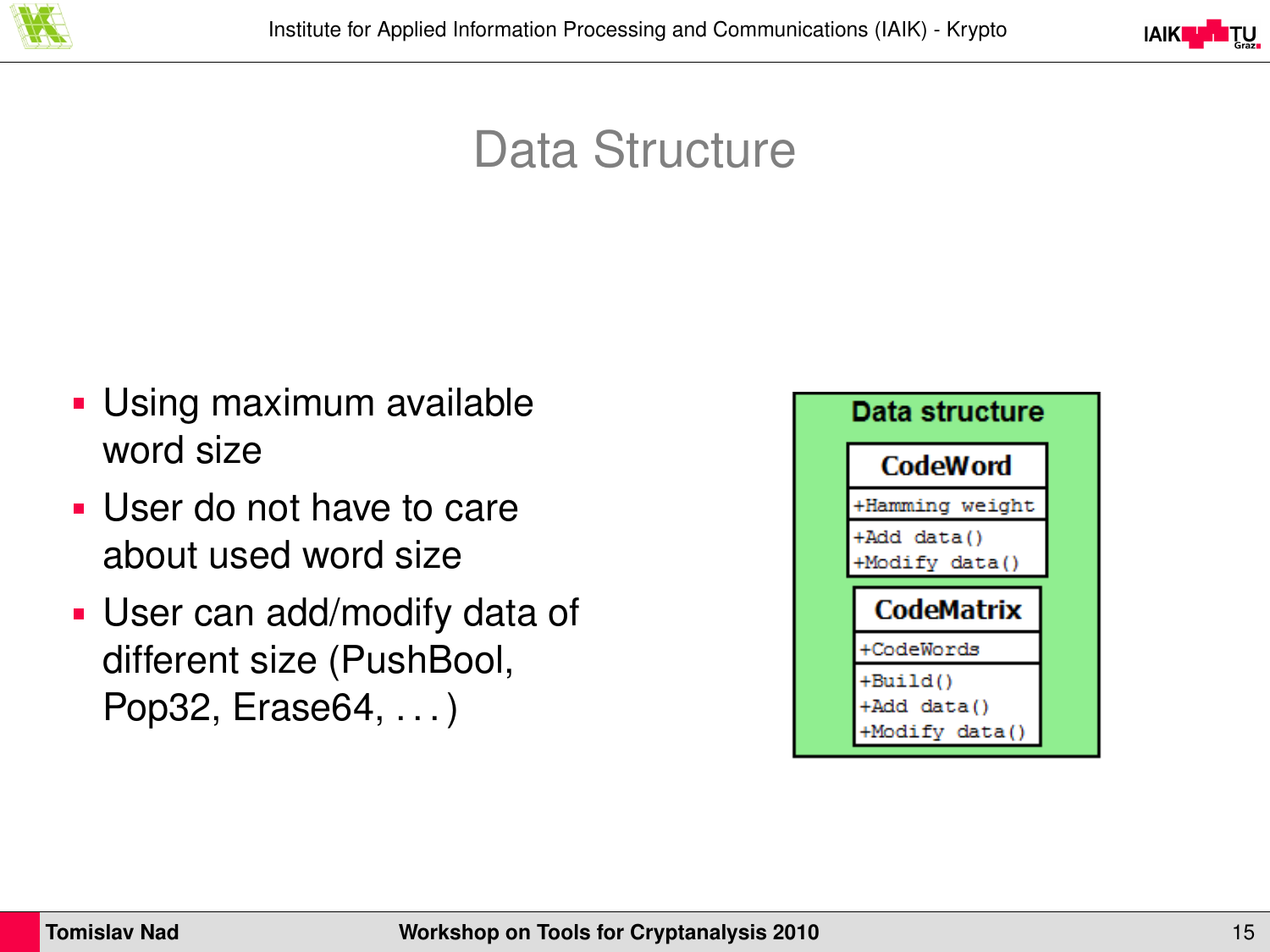



### Search

- **Code shortening: useful to find** collision producing code words
- Check function: applied on each code word during the search

| Search                                                                    |  |
|---------------------------------------------------------------------------|--|
| <b>LowWeightSearch</b>                                                    |  |
| CanteautChabaud()<br>+GaussMod2()<br>+CodeShortening()<br>CheckFunction() |  |
|                                                                           |  |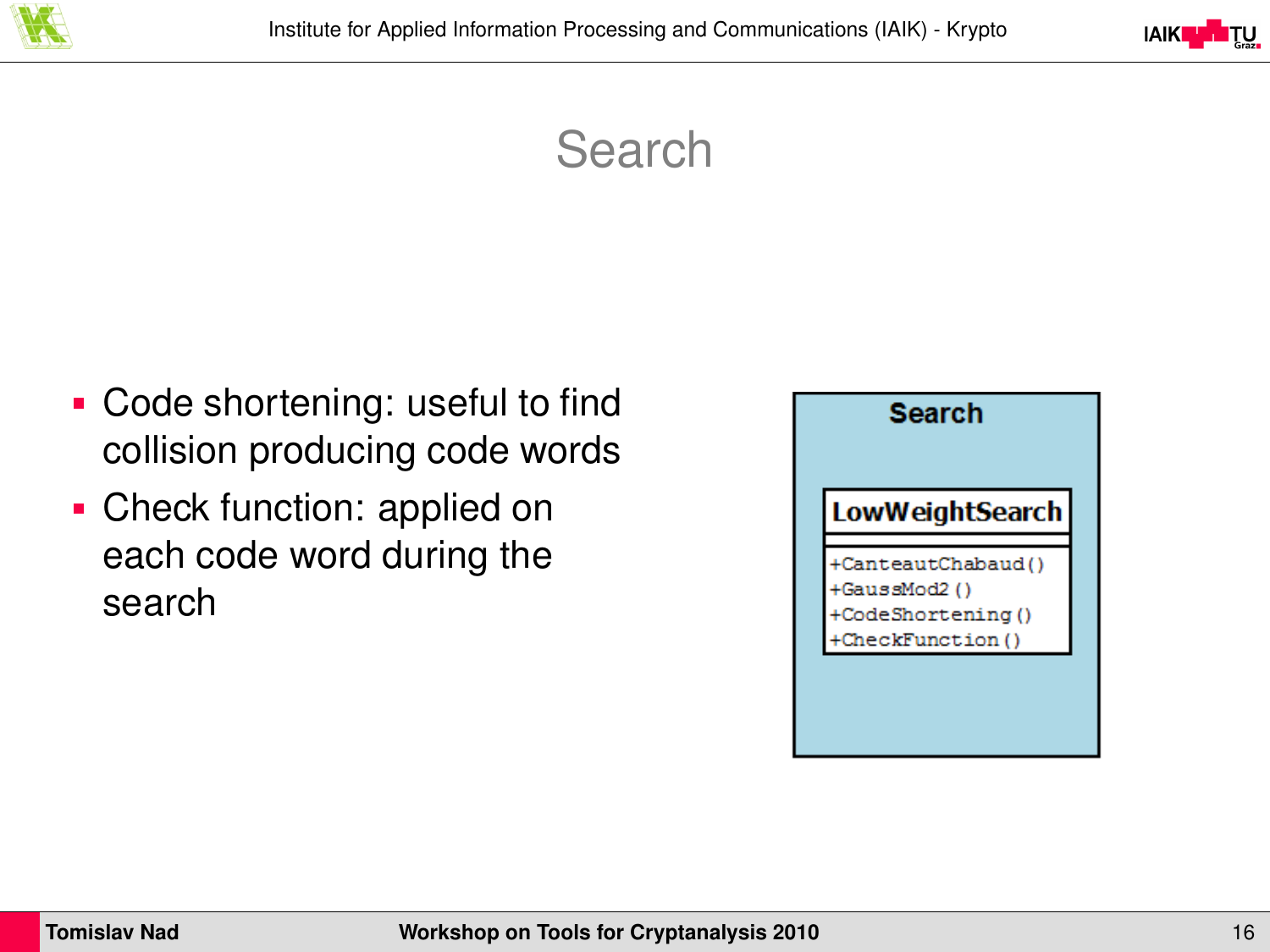



#### Result Storage

- Stores all important information in a file (code words, parameters, . . . )
- Can be easily reused

| <b>CodeWordFile</b>       |  |
|---------------------------|--|
| +CodeWords<br>+Parameters |  |
| +Read()<br>Write()        |  |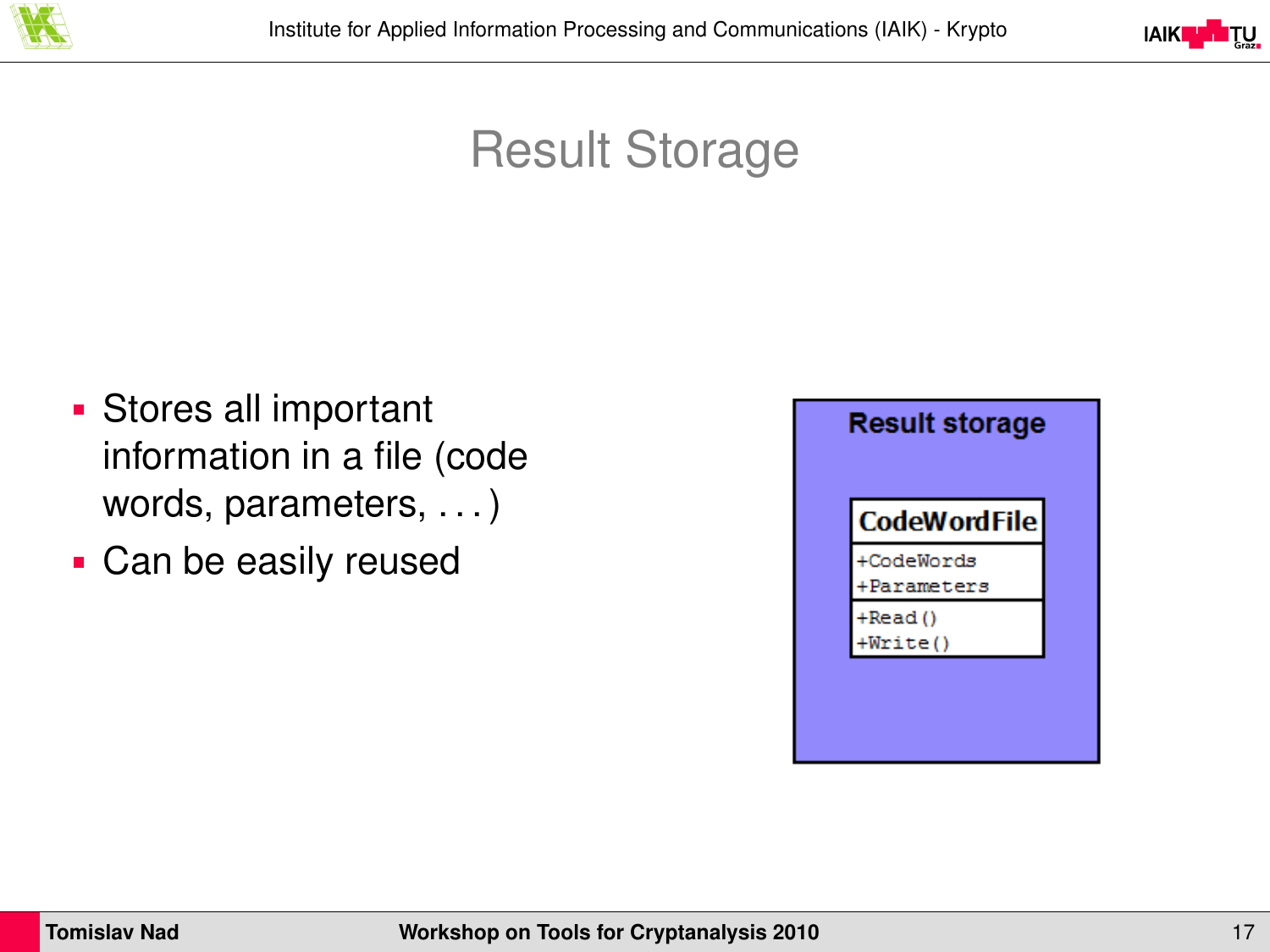

<span id="page-15-0"></span>

# Example: Creating a Generator Matrix (1/2)

```
1 int main ( int argc , const char∗ argv [ ] ) {
            CodeMatrix oGenerator:
            oGenerator. Build(&BuildFunction, 512);
            oGenerator. PrintMatrix ("sha1me.cm");
            exit(1):
9 }
```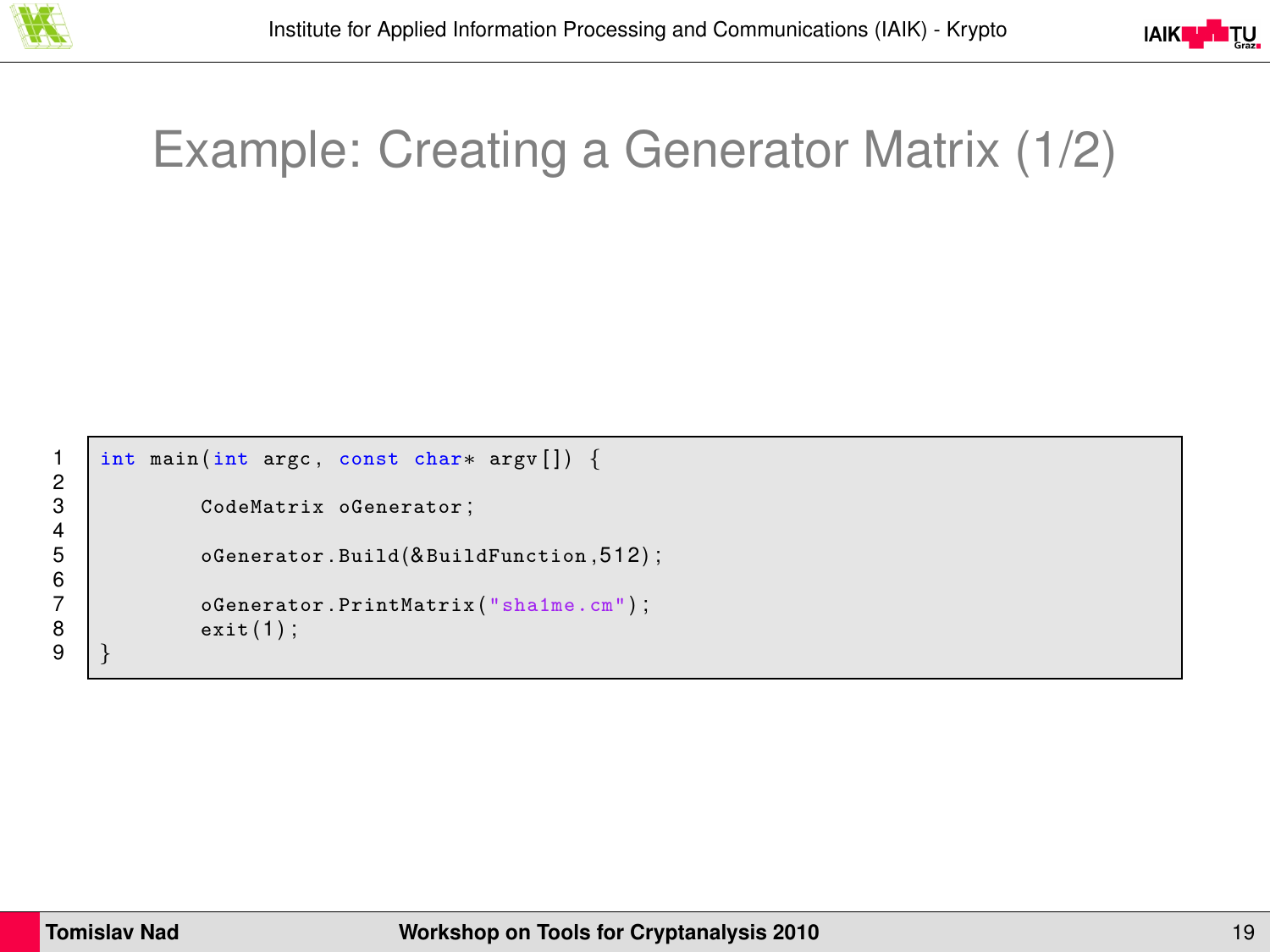



## Example: Creating a Generator Matrix (2/2)

```
1 CodeWord BuildFunction (uint64 t & i) {
 \frac{2}{3}3 CodeWord oCodeWord;<br>4 uint32 t m[60]:
 \begin{array}{c|c} 4 & \text{uint32_t m[60];} \\ 5 & \text{uint32_t unit} \end{array}uint32 t unity = 1:
 6
 7 // 512 bit message block<br>8 for(uint32_t j = 0; j<16
 8 for (uint 32 t j = 0; j < 16; j + +)<br>9 m[i] = 0;
                                m[i] = 0;10<br>1111 // create i–th unit vector for the input<br>12 unity = ROTR (unity, i+1);
                   unitv = ROTR (unitv, i+1);
13<br>1414 / set input to i–th unit vector<br>15 mli/321 – unity:
                   m[i/32] = unitv;
\frac{16}{17}17 \frac{1}{18} // call the message expansion<br>18 SHA1ME(m):
                   SHA1ME(m);
19
20 // add message to the code<br>21 for (uint32 t i = 0: i < 60:
21 \begin{array}{c|c} 21 & \text{for (uint32_t j = 0; j < 60; j++)} \\ & \text{ofodeWord. Push32(m[j])} \end{array}oCodeWord.Push32(m[j]);
23
                    return oCodeWord:
25 }
```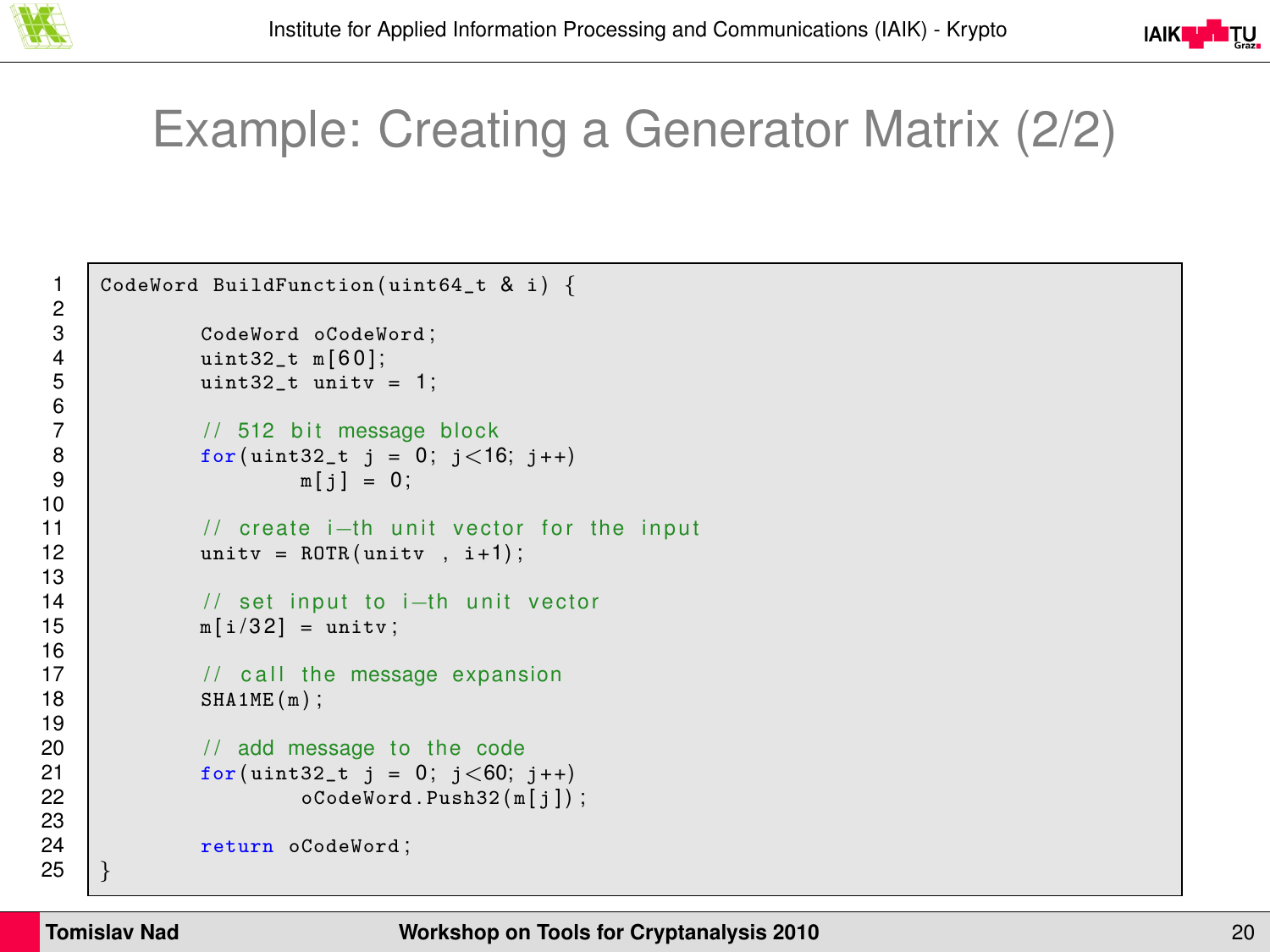



## Example: Searching for Low Hamming Weight

```
1 int main ( int argc , const char∗ argv [ ] ) {
 3 CodeMatrix oGenerator;<br>4 CodeWord oCodeWord:
 4 CodeWord oCodeWord;<br>5 Parameters oParamet
 5 Parameters oParameters;<br>6 1 InputHandler oInputHand
 6 InputHandler oInputHandler ( oParameters );<br>7 CowWeightSearch oLowWS;
                     LowWeightSearch oLowWS;
                     string sCMFile = "";
11 \vert // parse the command line arguments<br>12 if (o Input Handler Parse Settings (argo
12 if ( oInputHandler . ParseSettings (argc, argv) )<br>13 exit( -1)
\begin{array}{c|c}\n 13 & \text{exit}(-1); \\
 14 & \text{ }} \\
 \end{array}14 / get the file name of the code matrix<br>15 <br>sCMFile - oParameters GetStringParameters
15 SCMFile = oParameters . GetStringParameter (Parameters :: CMFILE);<br>16 / read data from the file
16 \frac{1}{2} // read data from the file<br>17 oGenerator ReadFromFile (sC
17 oGenerator . ReadFromFile (sCMFile);<br>18 \sqrt{6} start the search
18 \frac{1}{2} // start the search<br>19 \frac{1}{2} \frac{1}{2} \frac{1}{2} \frac{1}{2} \frac{1}{2} \frac{1}{2} \frac{1}{2} \frac{1}{2} \frac{1}{2} \frac{1}{2} \frac{1}{2} \frac{1}{2} \frac{1}{2} \frac{1}{2} \frac{1}{2} \frac{1}{2} \frac{1}{2} \frac{1}{2} \frac{119 oCodeWord = oLowWS . CanteautChabaud ( oGenerator , oParameters ) ;
21 // print the code word and the Hamming weight 22 oCodeWord. Print64();
22 oCodeWord . Print64();<br>23 cout << "Hamming wei
23 cout \ll "Hamming weight is " \ll oCodeWord.GetHammingWeight () \ll endl;<br>24 exit(1)
                     exit ( 1 );
```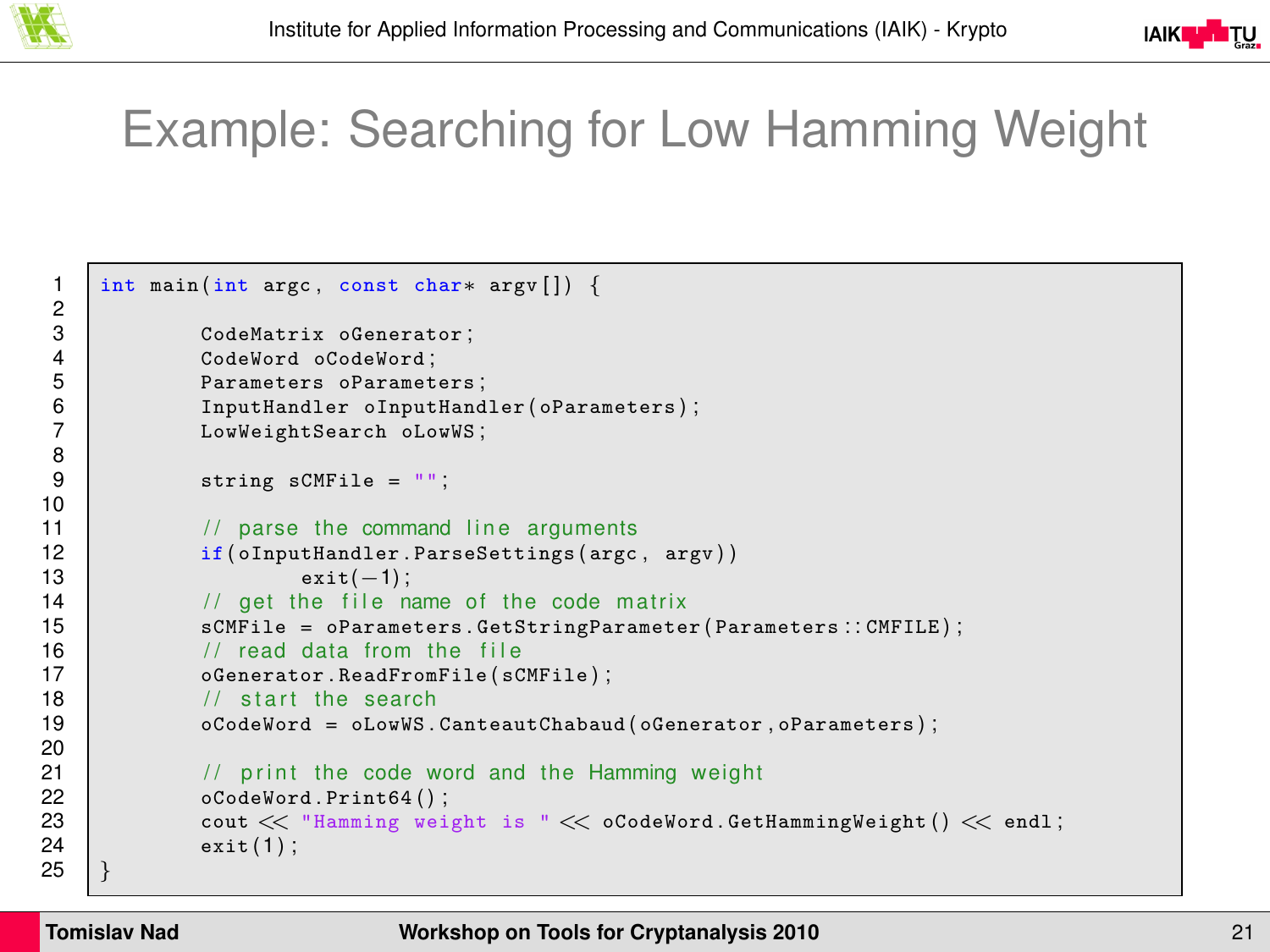



Example: All in one (1/2)

```
1 int main ( int argc , const char∗ argv [ ] ) {
 3 CodeMatrix oGenerator;<br>4 CodeWord oCodeWord:
 4 CodeWord oCodeWord;<br>5 Parameters oParamet
5 Parameters oParameters;<br>6 Parameters in Inputiliand<br>7 LowWeightSearch oLowWS:
                   InputHandler oInputHandler ( oParameters ) ;
                   LowWeightSearch oLowWS:
\begin{array}{c|c|c|c|c} 9 & // add a custom parameter \end{array}<br>10 bool bShortening - false:
10 bool bShortening = false;<br>11 bool parameters. AddParameter
                   0Parameters. AddParameter ("-f", 0, "enable code shortening");
13 \vert // parse the command line arguments<br>14 \vert // example: /allinone -i 100 -o sha
14 / example: ./allinone −i 100 −o sha1me.cw −f 1<br>15 if(oInputHandler.ParseSettings(argc.argv))
15 if ( oInput Handler . ParseSettings (argc, argv) )<br>16 exit( -1)
                               exit(-1):
                   bShortening = oParameters . GetIntegerParameter("f");
```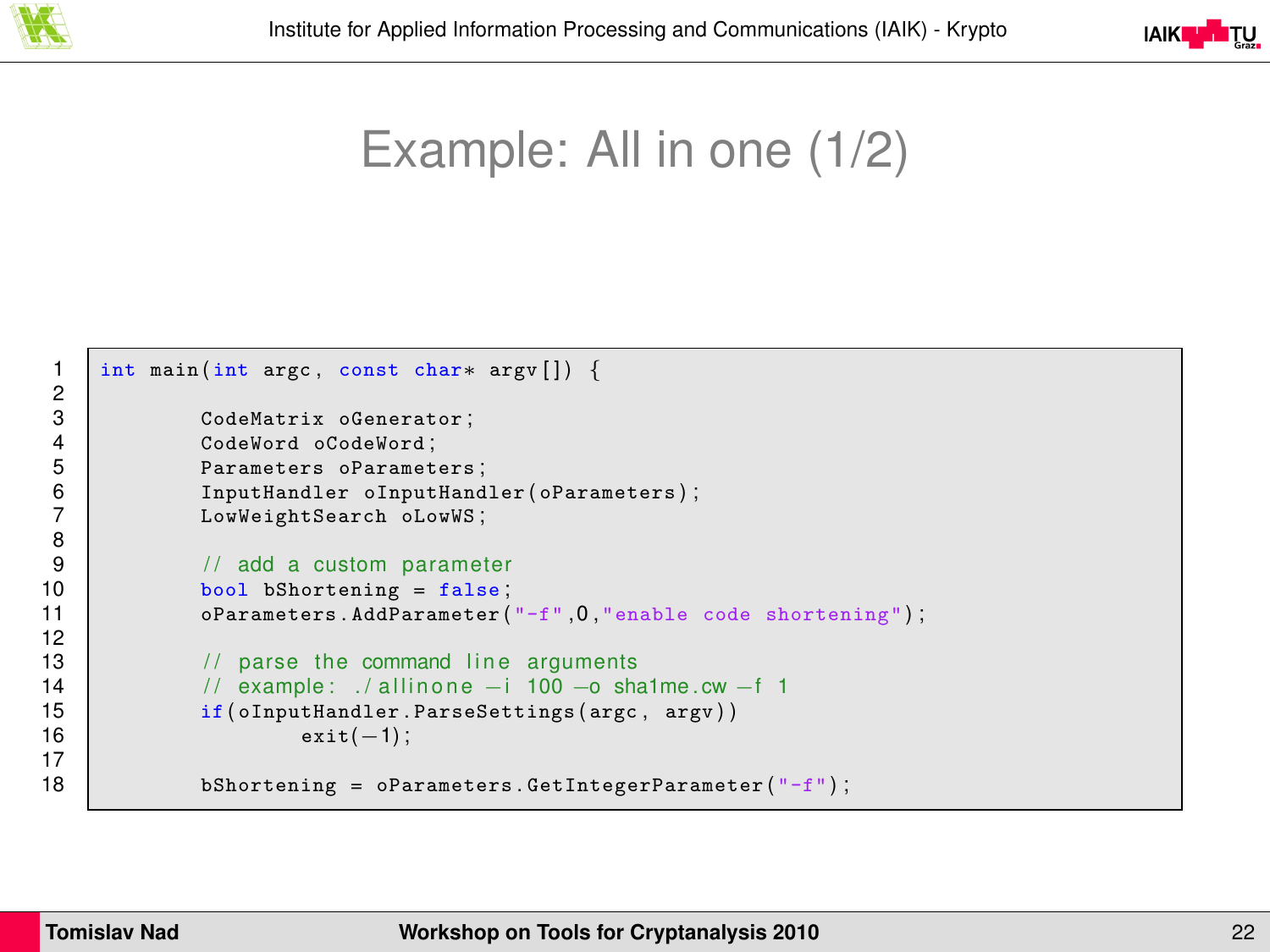



Example: All in one (2/2)

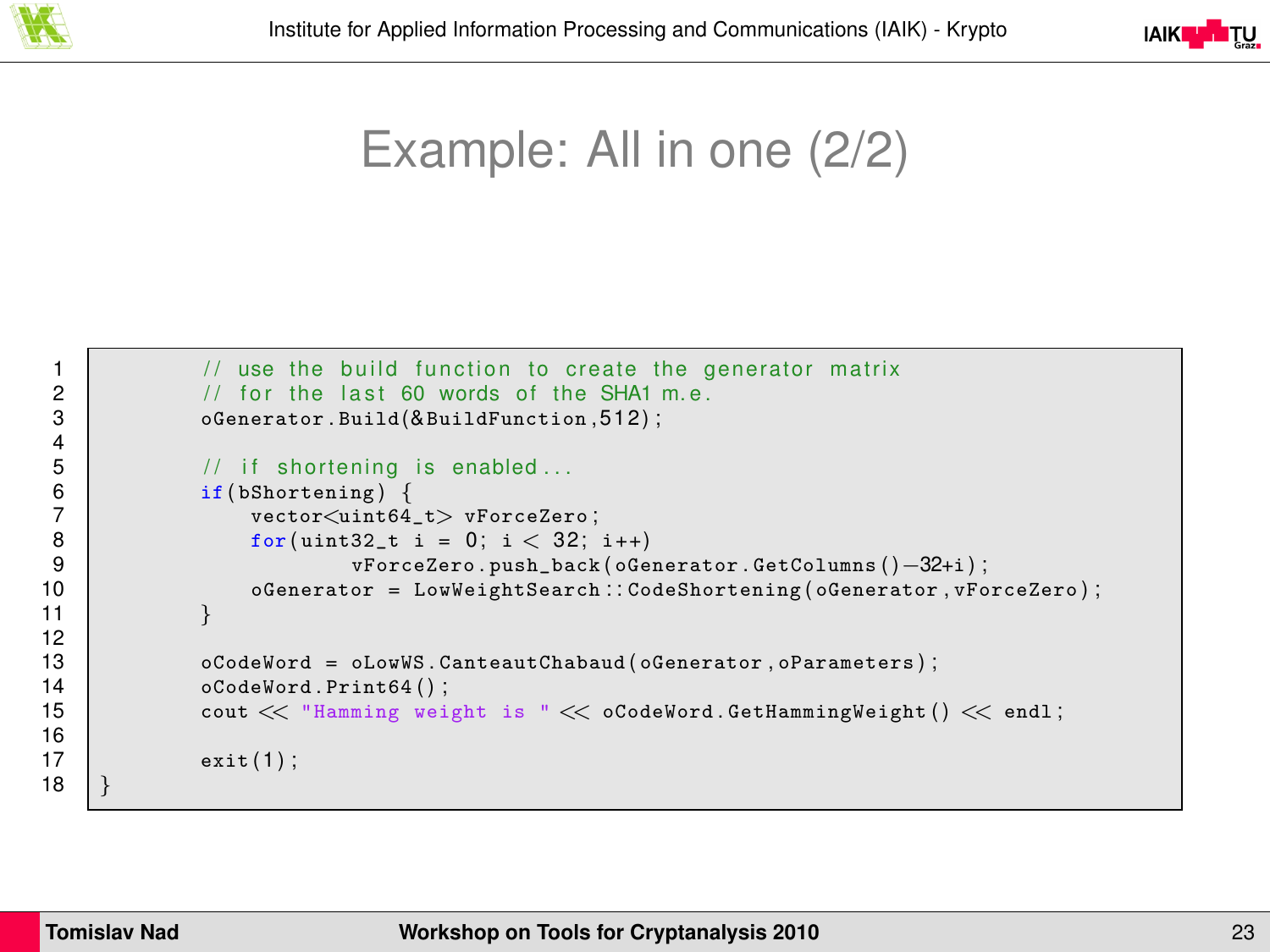

<span id="page-20-0"></span>

## Conclusions

- First open source implementation of the CC-algorithm
- Toolbox with many useful functionalities
- Good performance (will be improved in future versions)
- Extensibility (different search algorithms, adding features)
- **Easy usage and fast results**
- **Available to everybody** [http://www.iaik.tugraz.at/content/research/](http://www.iaik.tugraz.at/content/research/krypto/codingtool/) [krypto/codingtool/](http://www.iaik.tugraz.at/content/research/krypto/codingtool/)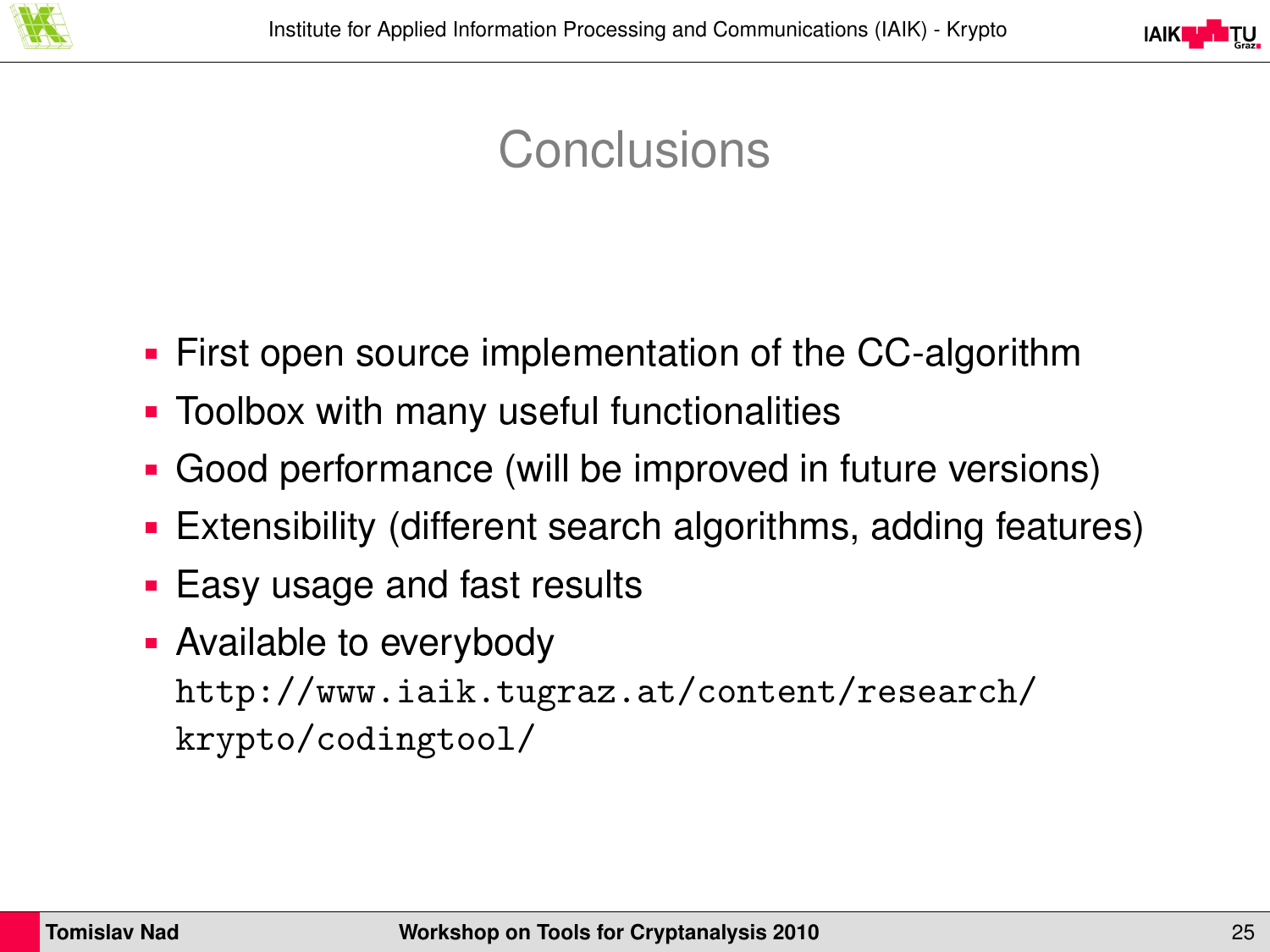



#### Thank you for your attention! [http://www.iaik.tugraz.at/content/research/krypto/](http://www.iaik.tugraz.at/content/research/krypto/codingtool/) [codingtool/](http://www.iaik.tugraz.at/content/research/krypto/codingtool/)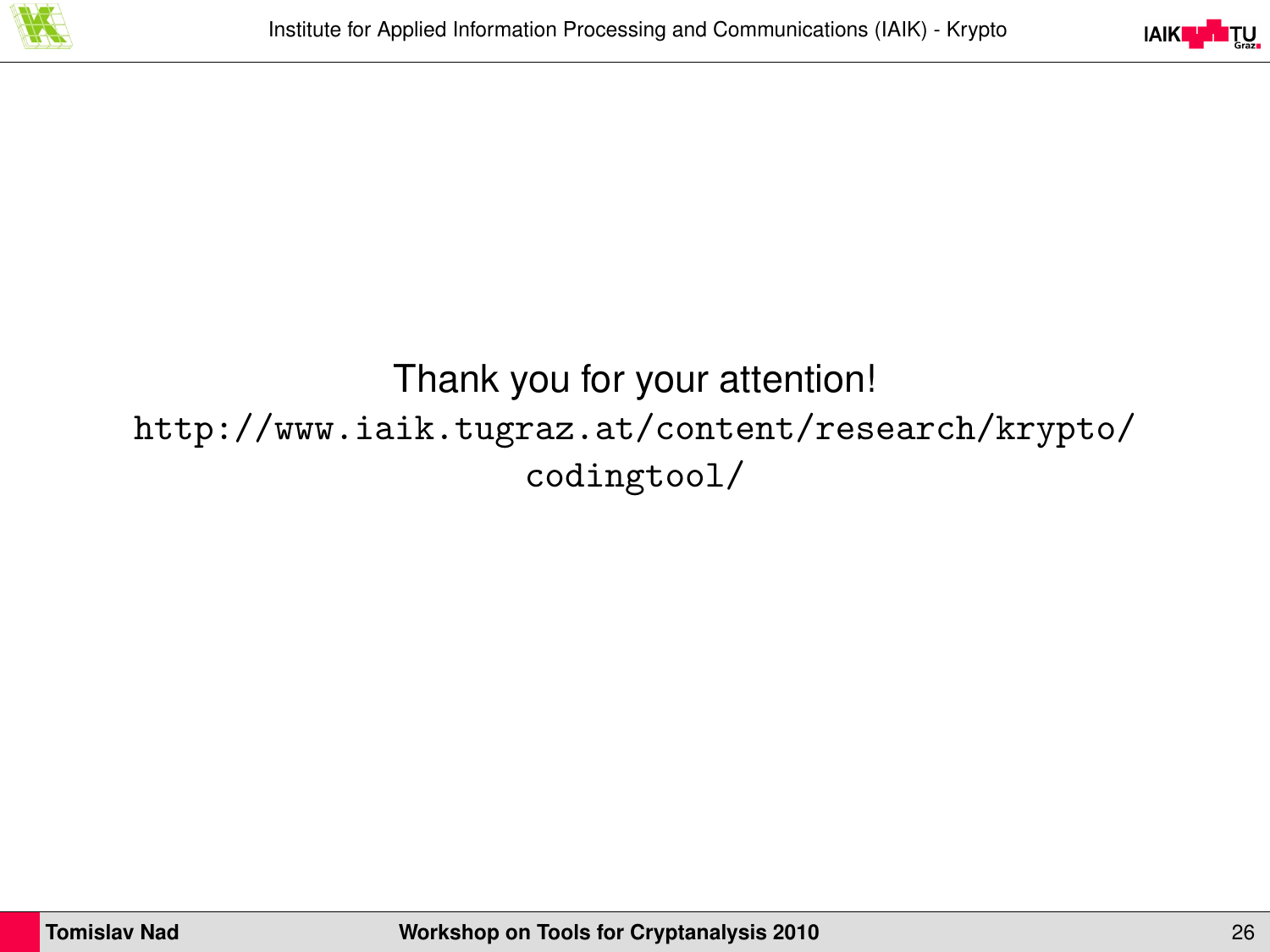



## References I

<span id="page-22-2"></span>[1] Eric Brier, Shahram Khazaei, Willi Meier, and Thomas Peyrin. Linearization Framework for Collision Attacks: Application to CubeHash and MD6. Cryptology ePrint Archive, Report 2009/382, 2009. urlhttp://eprint.iacr.org/.

<span id="page-22-3"></span>[2] Anne Canteaut and Florent Chabaud.

A New Algorithm for Finding Minimum-Weight Words in a Linear Code: Application to McEliece's Cryptosystem and to Narrow-Sense BCH Codes of Length 511. *IEEE Transactions on Information Theory*, 44(1):367–378, 1998.

- <span id="page-22-0"></span>[3] Florent Chabaud and Antoine Joux. Differential Collisions in SHA-0. In Hugo Krawczyk, editor, *CRYPTO*, volume 1462 of *Lecture Notes in Computer Science*, pages 56–71. Springer, 1998.
- <span id="page-22-1"></span>[4] Sebastiaan Indesteege and Bart Preneel. Practical Collisions for EnRUPT.

In Orr Dunkelman, editor, *FSE*, volume 5665 of *Lecture Notes in Computer Science*, pages 246–259. Springer, 2009.